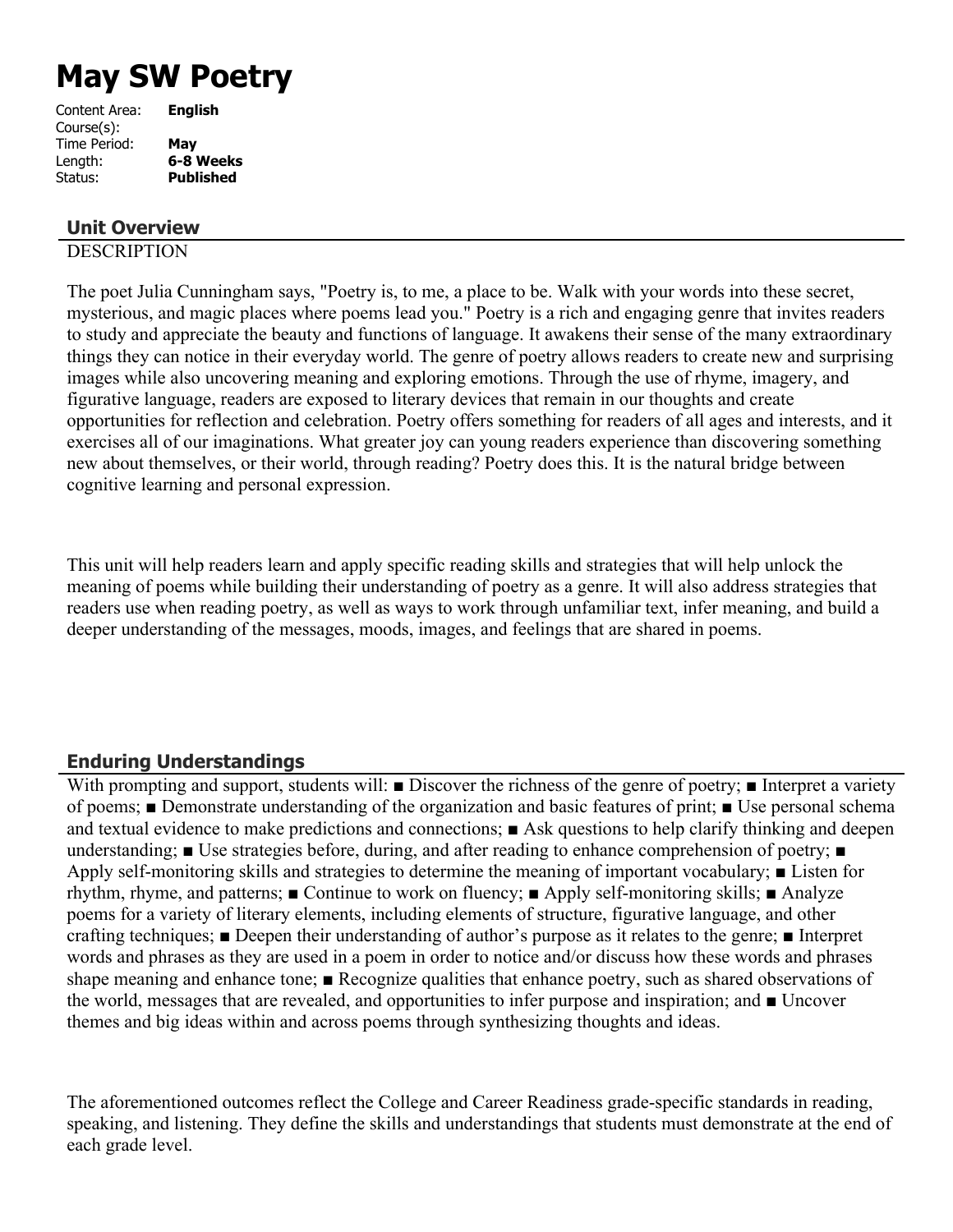How do good readers read and understand poetry?

# **Instructional Strategies & Learning Activities**

Interactive Read-Aloud and Shared Reading Lessons

Lesson 1: Let's Explore Poetry uses all of the mentor texts from the unit. Rationale: Readers enjoy exploring different genres. As they begin to study a new genre, they immerse themselves by looking at titles, discovering topics and themes, and thinking about what inspired the author. Students will read, explore, and listen to a variety of poetry selections in order to get themselves ready to read, study, and enjoy poetry. Common Core State Standards: RL.K.5, SL.K.1, RF.K.1, RF.K.4, RL.K.7, SL.K.3, SL.K.6, L.K.6 Skills and Strategies: Text and Genre Features/Structure, Using Schema, Speaking to Communicate, Listening and Responding, Engaging in Discussion/ Collaborating

Lesson 2: Getting Ready . . . uses Switching on the Moon: A Very First Book of Bedtime Poems by Jane Yolen and Andrew Fusek Peters (Eds.) and Read-Aloud Rhymes for the Very Young by Jack Prelutsky (Ed.). Rationale: Readers get themselves ready to read poetry by thinking about the title of the poem, the title of the book, sections or chapters, and the illustrations. Then they use their background knowledge to think about what the poem may be about. Students will be exposed to different poems and will use their background knowledge in order to predict what they may be about. Common Core State Standards: RL.K.1, RL.K.5, RL.K.7, RL.K.10, SL.K.1, SL.K.3, SL.K.6, L.K.6, RF.K.4Skills and Strategies: Text and Genre Features/Structure, Using Schema, Speaking to Communicate, Listening and Responding, Engaging in Discussion/ Collaborating

Lesson 3: Let's Explore Poetry Some More uses A Stick Is an Excellent Thing: Poems Celebrating Outdoor Play by Marilyn Singer, Shout! Little Poems that Roar by Brod Bagert, and Name That Dog! Puppy Poems From A to Z by Peggy Archer. Rationale: Readers explore the genre of poetry by paying attention to the structure, look, and sound of the writing. Students will look at displayed poems and hear poems read aloud to notice how they are read; the features that influence the look and sound of poetry; and how these features are related to the feeling or mood of the poem. Common Core State Standards: RL.K.5, SL.K.1, RF.K.1, SL.K.3, SL.K.6, L.K.6 Skills and Strategies: Text and Genre Features/Structure, Listening and Responding

Lesson 4: The Look of Poetry uses Shout! Little Poems that Roar by Brod Bagert and A Stick Is an Excellent Thing: Poems Celebrating Outdoor Play by Marilyn Singer. Rationale: Readers understand and use the features of poetry to help them read a poem the way the poet intended for it to sound. Students will continue to learn about and use line breaks, white space, bold print, use of all capital letters, punctuation, and repetition in order to read poems with fluency, inflection, phrasing, and rhythm. Common Core State Standards: RL.K.5, RF.K.1, RF.K.2, SL.K.1, SL.K.3, SL.K.6, L.K.6, RF.K.4 Skills and Strategies: Text and Genre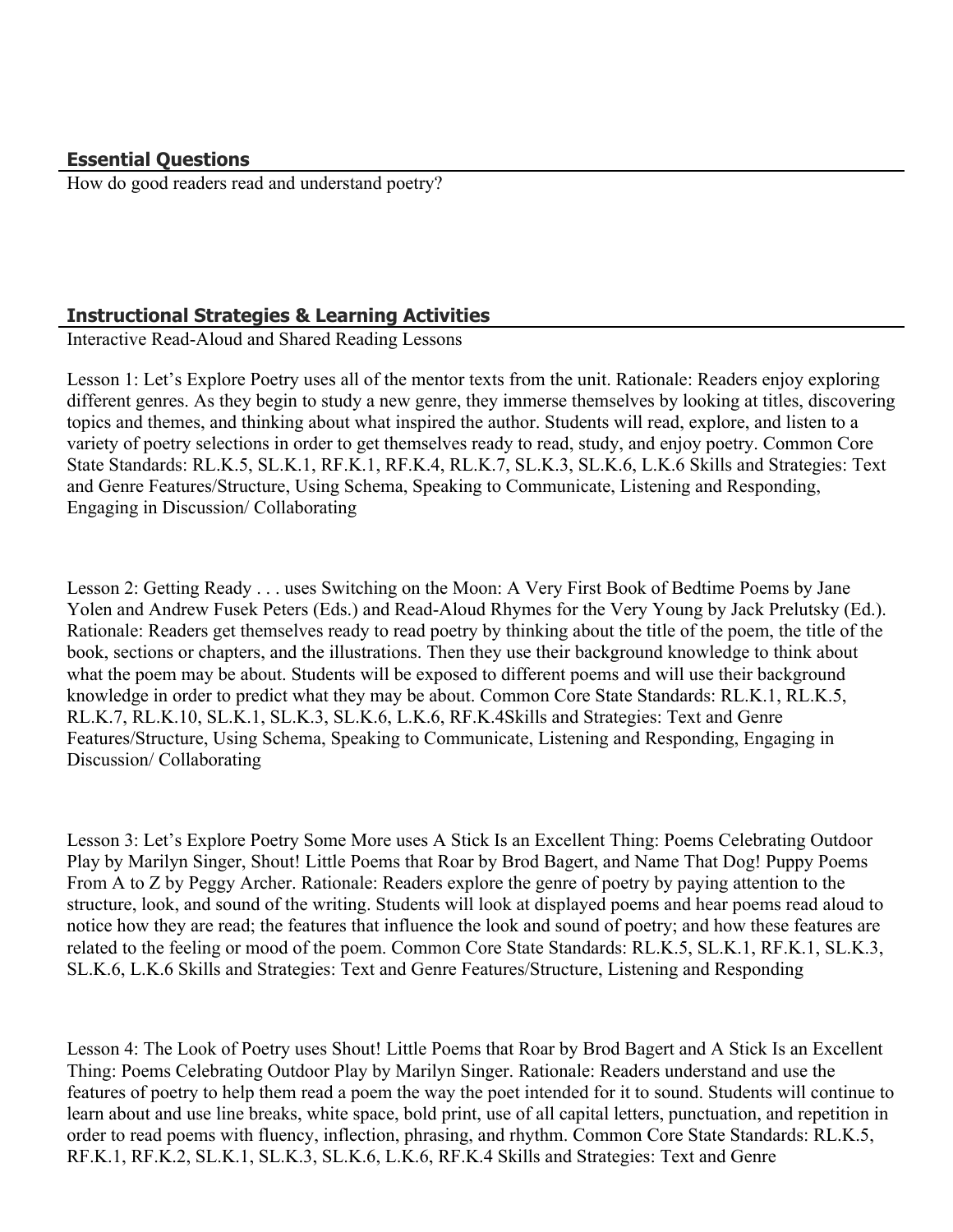Features/Structure, Reading Foundational Skills: Print Concepts and Features, Listening and Responding, Engaging in Discussion/Collaborating

Lesson 5: Do You Hear What I Hear? uses A Stick Is an Excellent Thing: Poems Celebrating Outdoor Play by Marilyn Singer and Name That Dog! Puppy Poems From A to Z by Peggy Archer. Rationale: Poets use rhythm, beat, and rhyme in their poems in order to enhance meaning, evoke a certain mood, help us remember how to read the words, and make their poems pleasing to the ear. Students will listen to a variety of poems in order to identify the rhythm, beat, and rhyming sounds. Common Core State Standards: SL.K.1, RF.K.1, RF.K.2, RL.K.5, SL.K.3, SL.K.6, L.K.6, RF.K.4 Skills and Strategies: Text and Genre Features/Structure, Determining Importance, Speaking to Communicate, Listening and Responding, Engaging in Discussion/Collaborating

Lesson 6: We've Got the Beat uses Read-Aloud Rhymes for the Very Young by Jack Prelutsky (Ed.). Rationale: Readers can hear and identify rhyming words in poems. This helps them read, remember, and recognize patterns in words. It also helps them predict what words will appear next in a poem. Students will listen for the patterns and rhyming sounds in the words from the shared poems. Then they will use this knowledge to predict what words come next in the poems they read. Common Core State Standards: RL.K.5, RF.K.1, RF.K.2, SL.K.1, SL.K.3, SL.K.6, L.K.6, RF.K.4 Skills and Strategies: Text and Genre Features/Structure, Using Schema, Speaking to Communicate, Listening and Responding, Engaging in Discussion/Collaborating

Lesson 7: Sound, Sound, All Around uses Dirt on My Shirt: Selected Poems by Jeff Foxworthy, Read-Aloud Rhymes for the Very Young by Jack Prelutsky (Ed.), and Shout! Little Poems that Roar by Brod Bagert. Rationale: Poets include repetition and onomatopoeia in their poems in order to enhance meaning, emphasize important words, create sensory images, and make their poems pleasing to the ears of their readers. Students will recognize the roles that onomatopoeia and repetition play in creating the sounds, images, and meanings of poems. Common Core State Standards: RL.K.5, SL.K.1, SL.K.2, SL.K.3, SL.K.6, L.K.6, RF.K.1, RF.K.4 Skills and Strategies: Text and Genre Features/Structure, Finding Word Meaning (Vocabulary), Speaking to Communicate, Listening and Responding, Engaging in Discussion/Collaborating

Lesson 8: The Sounds We Read uses Read-Aloud Rhymes for the Very Young by Jack Prelutsky (Ed.) and Name That Dog! Puppy Poems From A to Z by Peggy Archer. Rationale: Readers can hear, read, and identify onomatopoeia and repetition in poetry. Students will look and listen for onomatopoeia and repetition in the shared poems and use these devices to help them read with expression and volume. Common Core State Standards: RL.K.5, SL.K.1, SL.K.3, SL.K.6, L.K.6, RF.K.1, RF.K.4 Skills and Strategies: Text and Genre Features/Structure, Finding Word Meaning (Vocabulary), Speaking to Communicate, Listening and Responding, Engaging in Discussion/Collaborating

Lesson 9: It's All About Alliteration uses Read-Aloud Rhymes for the Very Young by Jack Prelutsky (Ed.) and Switching on the Moon: A Very First Book of Bedtime Poems by Jane Yolen and Andrew Fusek Peters (Eds.). Rationale: Poets include alliteration in their poems in order to describe something artfully, play with words, and give their poems musicality. Students will listen to a variety of poems in order to identify alliteration as a few words in a row with the same, repeating beginning sound. Common Core State Standards: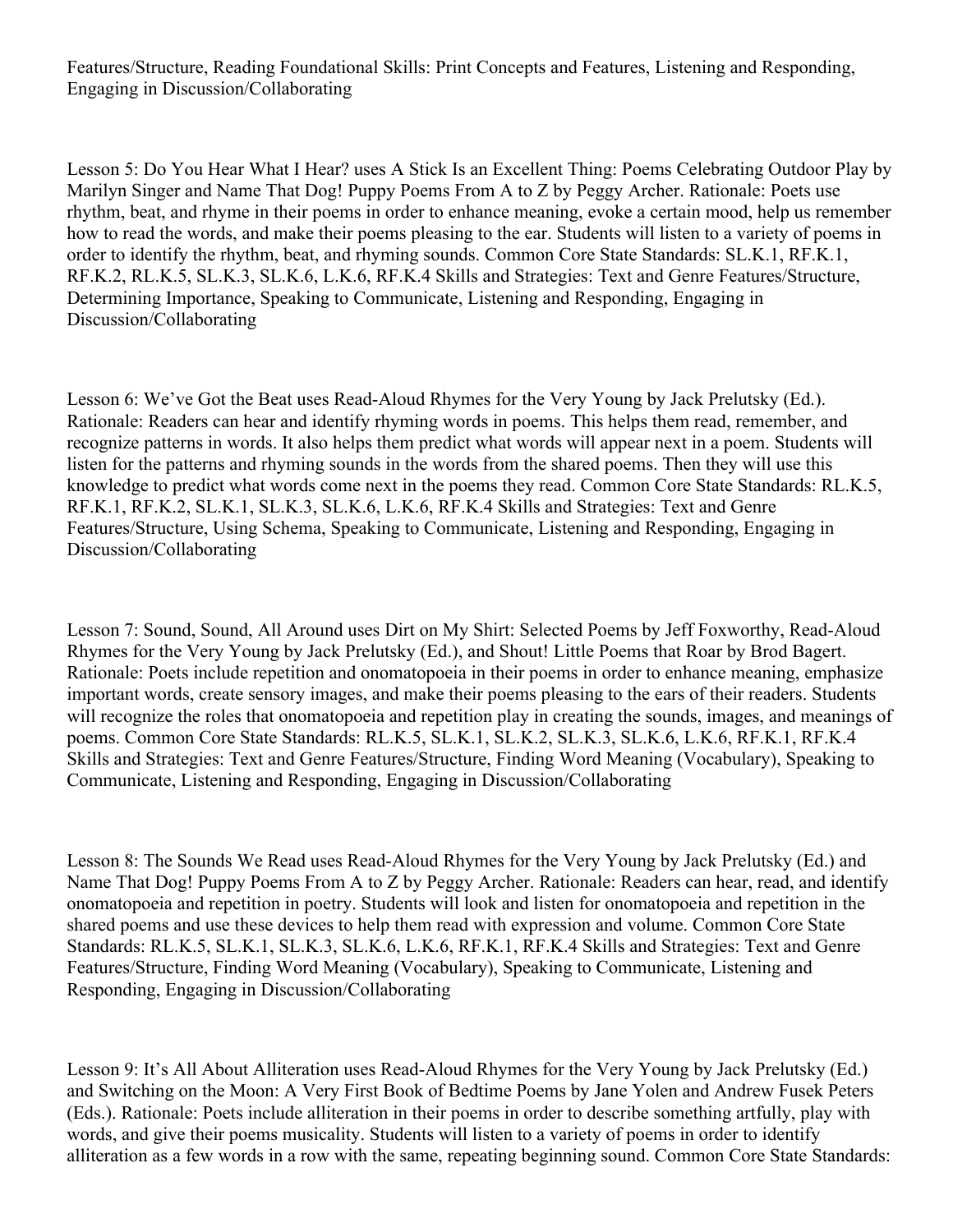#### SL.K.1, RF.K.1, RL.K.5, SL.K.3, SL.K.6, L.K.6, RF.K.4 Skills and Strategies: Text and Genre Features/Structure, Listening and Responding, Engaging in Discussion/ Collaborating

Lesson 10: Sounds That Soothe Us uses "Lullaby" by Georgia Heard from the Poetry Shared Texts, Switching on the Moon: A Very First Book of Bedtime Poems by Jane Yolen and Andrew Fusek Peters (Eds.), and Read-Aloud Rhymes for the Very Young by Jack Prelutsky (Ed.). Rationale: Readers connect with and appreciate the lullabies of their cultures and childhoods. Students will read lullabies and discuss how the simple story lines, rhymes, rhythms, and tones help calm them, put them to sleep, or provide opportunities for sing-alongs and play. Common Core State Standards: SL.K.2, RF.K.4, SL.K.1, SL.K.3, SL.K.6, L.K.6, RF.K.1 Skills and Strategies: Text and Genre Features/Structure, Using Schema, Finding Word Meaning (Vocabulary), Speaking to Communicate, Listening and Responding, Engaging in Discussion/Collaborating

Lesson 11: Do You See What I See? uses A Stick Is an Excellent Thing: Poems Celebrating Outdoor Play by Marilyn Singer and Name That Dog! Puppy Poems From A to Z by Peggy Archer. Rationale: Poets create images, sounds, and feelings with words. Readers bring these words to life inside their minds by visualizing. Students will study a variety of poems and use the strategy of visualizing to build images, envision, experience, and gain deeper meanings of the poems they read. Common Core State Standards: RL.K.10, RL.K.1, RL.K.5, SL.K.3, SL.K.6, L.K.6 Skills and Strategies: Using Schema, Visualizing, Determining Importance, Finding Word Meaning (Vocabulary), Engaging in Discussion/Collaborating

Lesson 12: Close Your Eyes and You Will See uses "Eagle Flight" by Georgia Heard from the Poetry Shared Texts and Shout! Little Poems that Roar by Brod Bagert. Rationale: Readers pause and picture what a poem is about to help them understand the images or story the poet is sharing. Students will use background knowledge and the words from the poems to create mental images as they read. They will enhance their images by adding sensory details to help them better understand a poem. Common Core State Standards: RL.K.10, SL.K.2, RL.K.1, RL.K.5, SL.K.1, SL.K.3, SL.K.6, L.K.6 Skills and Strategies: Using Schema, Visualizing, Making Inferences, Finding Word Meaning (Vocabulary), Speaking to Communicate, Listening and Responding, Engaging in Discussion/Collaborating

#### Mini-Lessons

Lesson 1: Simply Extraordinary! uses Switching on the Moon: A Very First Book of Bedtime Poems by Jane Yolen and Andrew Fusek Peters (Eds.). Rationale: Readers notice when poets take ordinary objects and use language and special words to make them sound or appear extraordinary. Students will think about the descriptive language and creative word choices that poets use and will visualize how they can take simple, ordinary things and make them appear, feel, and sound extraordinary. Common Core State Standards: L.K.4, RL.K.1, RL.K.5, RL.K.10, SL.K.1, SL.K.2, SL.K.6, L.K.1, L.K.2, L.K.6 Skills and Strategies: Using Schema, Visualizing, Making Inferences, Monitoring and Repairing Comprehension, Finding Word Meaning (Vocabulary), Listening and Responding, Engaging in Discussion/Collaborating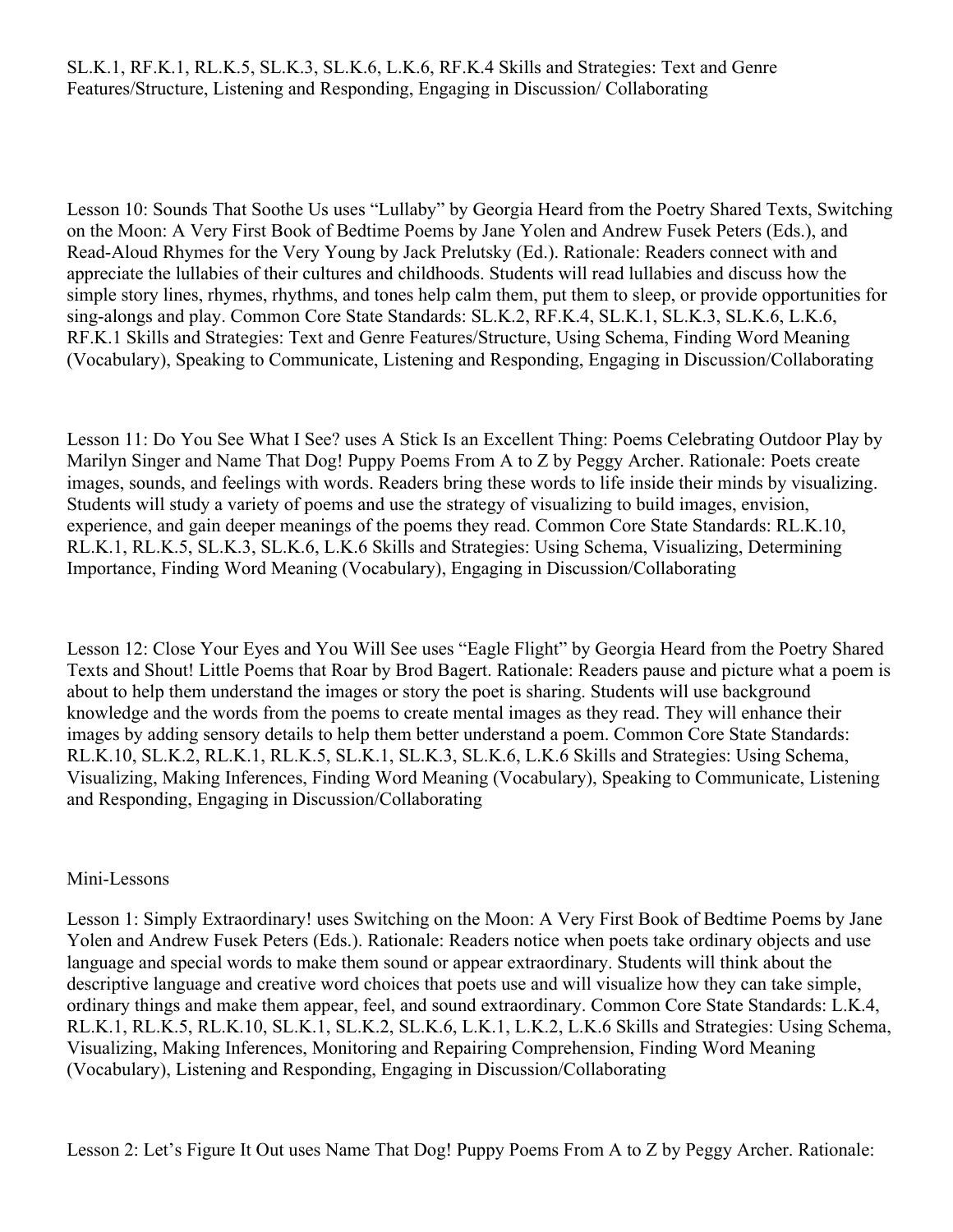Readers know when they come upon unfamiliar words in poems. When this happens, they use different strategies to help them figure out the meaning. They look at the pictures. They think about what is happening in the poem and what other word would make sense and sound right in the sentence. They also look at the other words that appear before and after the unfamiliar word. Students will practice using monitoring strategies to help them understand new and unfamiliar words in the poems they read. Common Core State Standards: RL.K.1, RL.K.5, RL.K.10, SL.K.1, SL.K.2, SL.K.6, L.K.1, L.K.2, L.K.6 Skills and Strategies: Using Schema, Monitoring and Repairing Comprehension, Finding Word Meaning (Vocabulary), Engaging in Discussion/Collaborating

Lesson 3: The Helpful Devices We Use When Reading Poems uses all of the mentor texts from the unit. Rationale: Readers use literary devices to help them read with fluency and attend to meaning. Students will review the devices that poets use in order to help them understand the meaning and read with expression, volume, phrasing, and pace. Common Core State Standards: RF.K.1, RL.K.1, RL.K.5, RL.K.10, SL.K.1, SL.K.2, SL.K.6, L.K.1, L.K.2, L.K.6 Skills and Strategies: Using Schema, Finding Word Meaning (Vocabulary), Engaging in Discussion/Collaborating Poetry

Lesson 4: Making Connections uses "Eagle Flight" and "Song of the Dolphin" by Georgia Heard from the Poetry Shared Texts, Read-Aloud Rhymes for the Very Young by Jack Prelutsky (Ed.), and Shout! Little Poems that Roar by Brod Bagert. Rationale: Readers use their background knowledge as they read to help deepen their understanding of new texts. Students will recognize that their background knowledge will help them make connections as they read and enjoy a variety of poems. Common Core State Standards: RL.K.1, RL.K.5, RL.K.10, SL.K.1, SL.K.2, SL.K.6, L.K.1, L.K.2, L.K.6 Skills and Strategies: Using Schema, Engaging in Discussion/Collaborating

Lesson 5: Meaningful Messages uses Switching on the Moon: A Very First Book of Bedtime Poems by Jane Yolen and Andrew Fusek Peters (Eds.) and Shout! Little Poems that Roar by Brod Bagert. Rationale: Readers ask questions and use their background knowledge, sensory images, and wonderings to uncover themes and deeper meanings in poetry. Students will use their personal experiences and questions they wonder about to discover the messages and big ideas found in the poems they read. Common Core State Standards: RL.K.1, RL.K.5, RL.K.10, SL.K.1, SL.K.2, SL.K.6, L.K.1, L.K.2, L.K.6 Skills and Strategies: Using Schema, Questioning, Making Inferences, Synthesizing

Lesson 6: Act It Out! uses Shout! Little Poems that Roar by Brod Bagert and Read-Aloud Rhymes for the Very Young by Jack Prelutsky (Ed.). Rationale: Readers celebrate poetry by performing poems with energetic gestures and with enthusiastic expression. Students will act out poems by using inflection, expression, gestures, and movement in order to enhance their understanding and appreciation of the genre of poetry. Common Core State Standards: SL.K.6, SL.K.1, SL.K.2, L.K.1, L.K.2, L.K.6 Skills and Strategies: Text and Genre Features/Structure, Speaking to Communicate, Listening and Responding, Engaging in Discussion/Collaborating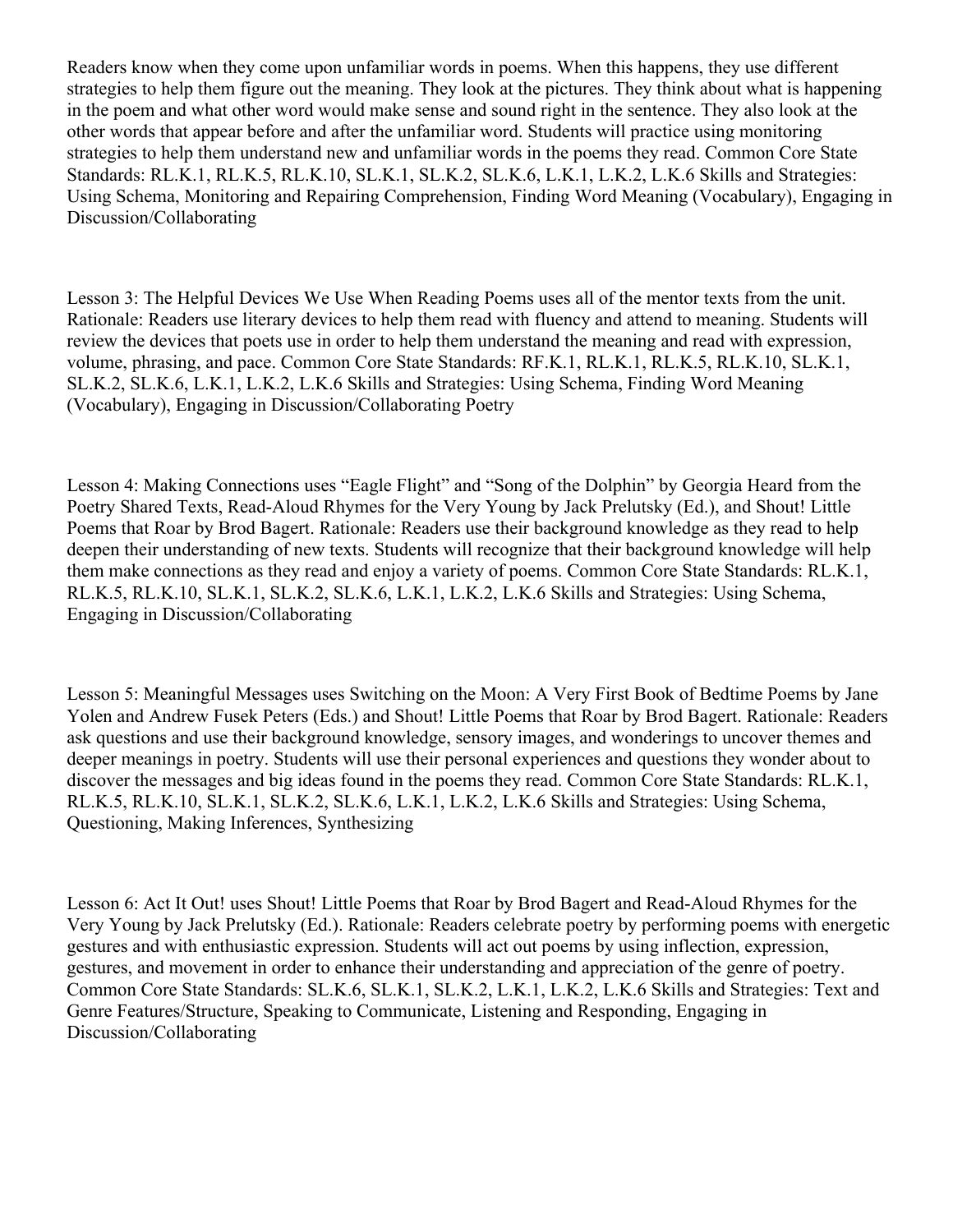# **Integration of career readiness, life literacies and key skills**

Work together in teams and groups to create, read, and write poetry.

Develop and utilize problem solving strategies to work together to accomplish a goal and/or project.

|                  | Individuals from different cultures may have different points of view and experiences.                                                                                                         |
|------------------|------------------------------------------------------------------------------------------------------------------------------------------------------------------------------------------------|
| TECH.9.4.2.GCA.1 | Articulate the role of culture in everyday life by describing one's own culture and<br>comparing it to the cultures of other individuals (e.g., 1.5.2.C2a, 7.1.NL.IPERS.5,<br>7.1.NL.IPERS.6). |
|                  | Critical thinkers must first identify a problem then develop a plan to address it to<br>effectively solve the problem.                                                                         |
|                  | Income is received from work in different ways including regular payments, tips,<br>commissions, and benefits.                                                                                 |
| TECH.9.4.2.Cl.1  | Demonstrate openness to new ideas and perspectives (e.g., 1.1.2.CR1a, 2.1.2.EH.1,<br>6.1.2. Civics CM. 2).                                                                                     |
|                  | Brainstorming can create new, innovative ideas.                                                                                                                                                |
| TECH.9.4.2.CI.2  | Demonstrate originality and inventiveness in work (e.g., 1.3A.2CR1a).                                                                                                                          |
| WRK.9.2.2.CAP.1  | Make a list of different types of jobs and describe the skills associated with each job.                                                                                                       |
| TECH.9.4.2.CT.3  | Use a variety of types of thinking to solve problems (e.g., inductive, deductive).                                                                                                             |
|                  | Different types of jobs require different knowledge and skills.                                                                                                                                |

# **Technology and Design Integration**

Students will interact with the lessons using the Smartboard.

Utilize programs on the IPad.

Use websites to display literature in various ways for example [www.storylineonline.net](http://www.storylineonline.net/)

Observe and engage with SchoolTube videos.

Use of books on tape and listening center.

Use of Shutterfly Share Site.

Creation and publication of class created books.

| CS.K-2.8.1.2.CS.3 | Describe basic hardware and software problems using accurate terminology.                                                                                                    |
|-------------------|------------------------------------------------------------------------------------------------------------------------------------------------------------------------------|
| CS.K-2.8.1.2.CS.1 | Select and operate computing devices that perform a variety of tasks accurately and<br>quickly based on user needs and preferences.                                          |
|                   | Individuals use computing devices to perform a variety of tasks accurately and quickly.<br>Computing devices interpret and follow the instructions they are given literally. |
|                   | Describing a problem is the first step toward finding a solution when computing systems<br>do not work as expected.                                                          |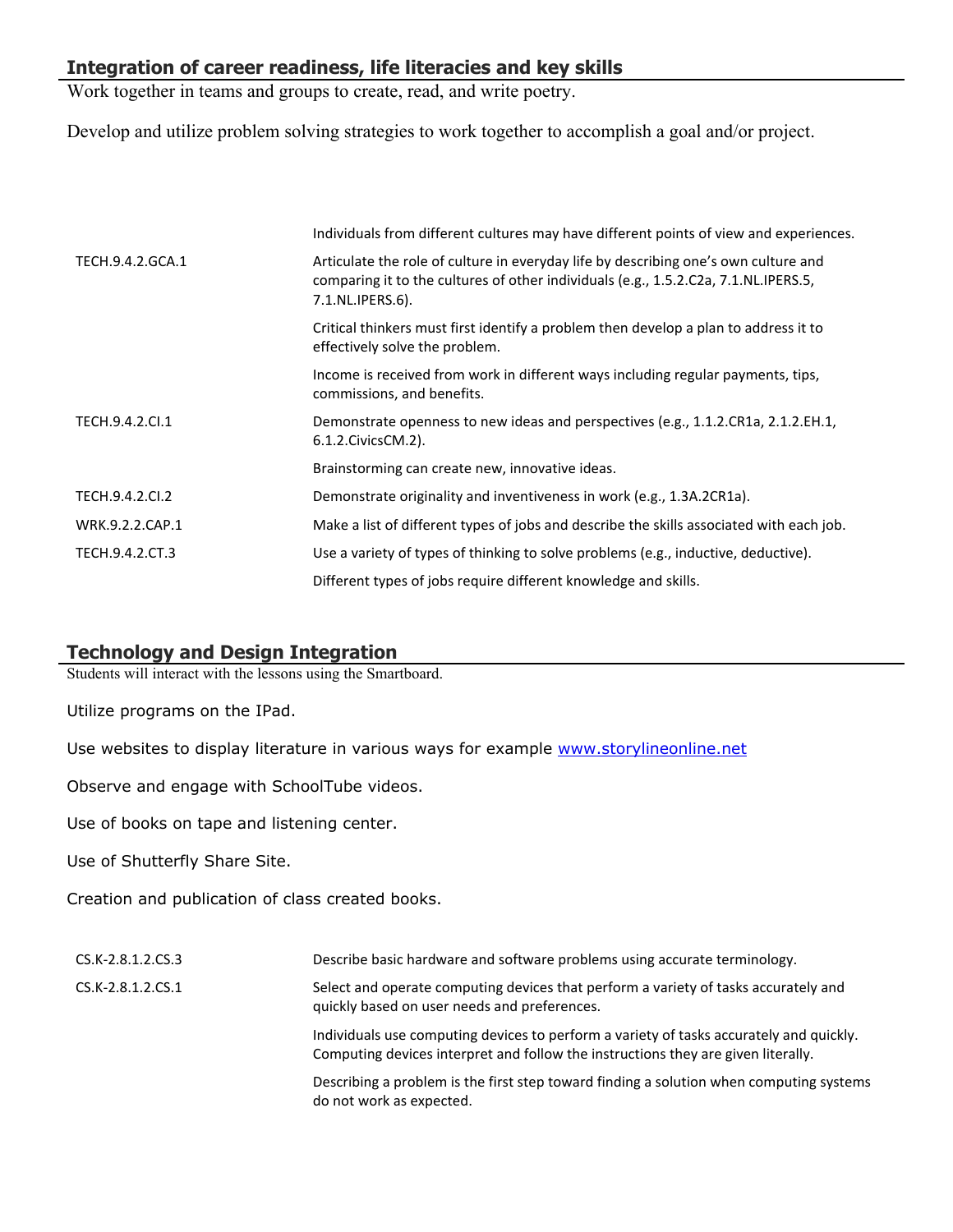# **Interdisciplinary Connections**

Students will interact with music lyrics as a form of poetry, as they learn about rhythm and rhyme.

MU.K-2.1.3A.2.Cr1a Explore, create and improvise musical ideas using rhythmic and melodic patterns in various meters and tonalities.

# **Differentiation**

For gifted students:

- Understand that gifted students, just like all students, come to school to learn and be challenged.
- Pre-assess your students. Find out their areas of strength as well as those areas you may need to address before students move on.
- Consider grouping gifted students together for at least part of the school day.
- Plan for differentiation. Consider pre-assessments, extension activities, and compacting the curriculum.
- Use phrases like "You've shown you don't need more practice" or "You need more practice" instead of words like "qualify" or "eligible" when referring to extension work.
- Encourage high-ability students to take on challenges. Because they're often used to getting good grades, gifted students may be risk averse.

## **Definitions of Differentiation Components**:

- $\circ$  Content the specific information that is to be taught in the lesson/unit/course of instruction.
- o Process how the student will acquire the content information.
- o Product how the student will demonstrate understanding of the content.
- o Learning Environment the environment where learning is taking place including physical location and/or student grouping

## **Differentiation occurring in this unit:**

Students will be offered leveled reading choices in poetry based on ability and interests.

For Gifted:

Encourage students to explore concepts in depth and encourage independent studies or investigations. Use thematic instruction to connect learning across the curriculum. Encourage creative expression and thinking by allowing students to choose how to approach a problem or assignment. Expand students' time for free reading. Invite students to explore different points of view on a topic of study and compare the two. Provide learning centers where students are in charge of their learning. Brainstorm with gifted children on what types of projects they would like to explore to extend what they're learning in the classroom. Determine where students' interests lie and capitalize on their inquisitiveness. Refrain from having them complete more work in the same manner. Employ differentiated curriculum to keep interest high. Avoid drill and practice activities. Ask students' higher level questions that require students to look into causes, experiences, and facts to draw a conclusion or make connections to other areas of learning. If possible, compact curriculum to allow gifted students to move more quickly through the material. Encourage students to make transformations- use a common task or item in a different way. From

http://www.bsu.edu/web/lshasky/Forms/Interventions/Gifted.pdf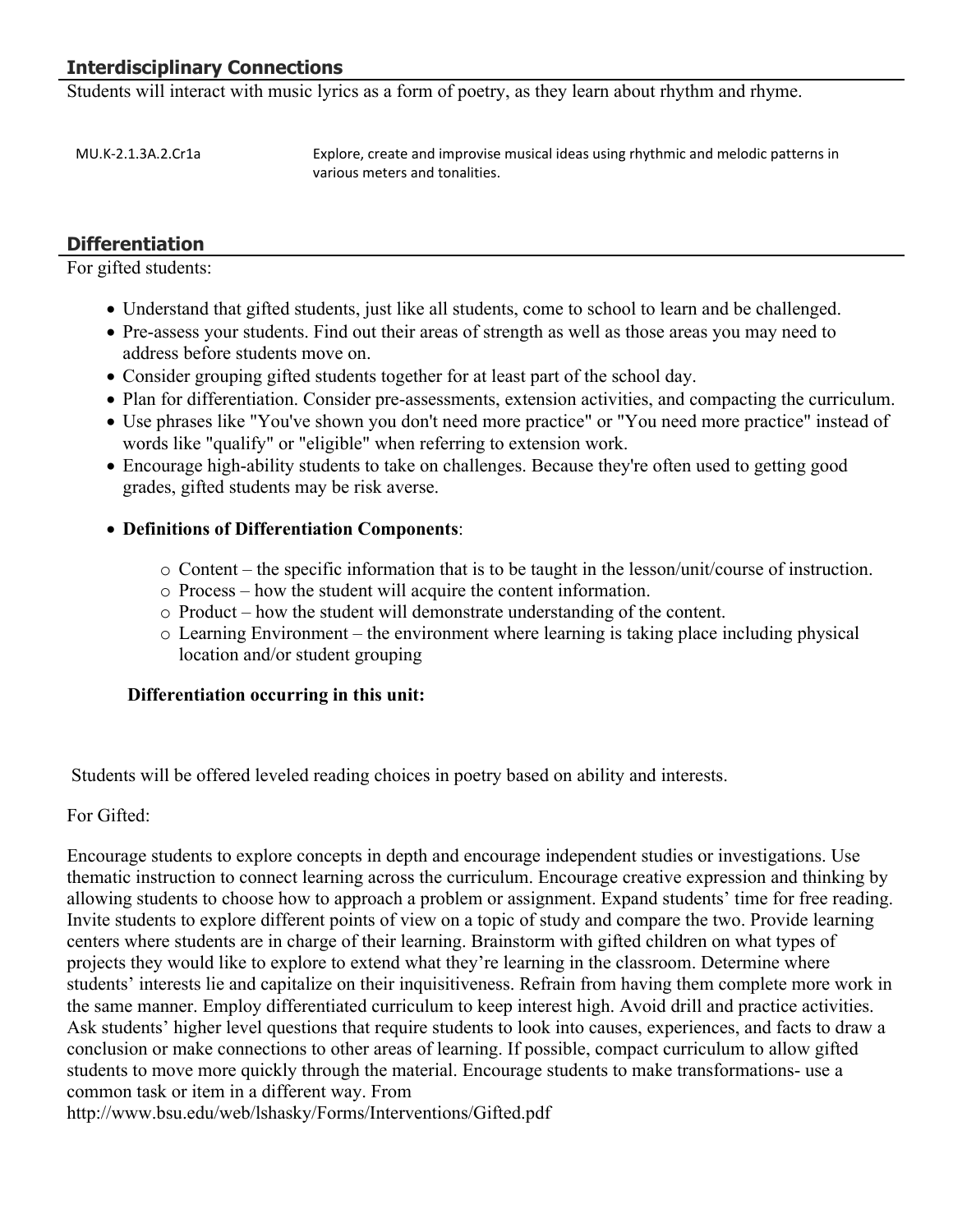# **Modifications & Accommodations**

Refer to QSAC EXCEL SMALL SPED ACCOMMOCATIONS spreadsheet in this discipline.

#### **Modifications and Accommodations used in this unit:**

IEP and 504 accommodations will be utilized.

## **Benchmark Assessments**

**Benchmark Assessments** are given periodically (e.g., at the end of every quarter or as frequently as once per month) throughout a school year to establish baseline achievement data and measure progress toward a standard or set of academic standards and goals.

#### **Schoolwide Benchmark assessments:**

Aimsweb benchmarks 3X a year

Linkit Benchmarks 3X a year

DRA

## **Additional Benchmarks used in this unit:**

DRA

Aimsweb

## **Formative Assessments**

Assessment allows both instructor and student to monitor progress towards achieving learning objectives, and can be approached in a variety of ways. **Formative assessment** refers to tools that identify misconceptions, struggles, and learning gaps along the way and assess how to close those gaps. It includes effective tools for helping to shape learning, and can even bolster students' abilities to take ownership of their learning when they understand that the goal is to improve learning, not apply final marks (Trumbull and Lash, 2013). It can include students assessing themselves, peers, or even the instructor, through writing, quizzes, conversation, and more. In short, formative assessment occurs throughout a class or course, and seeks to improve student achievement of learning objectives through approaches that can support specific student needs (Theal and Franklin, 2010, p. 151).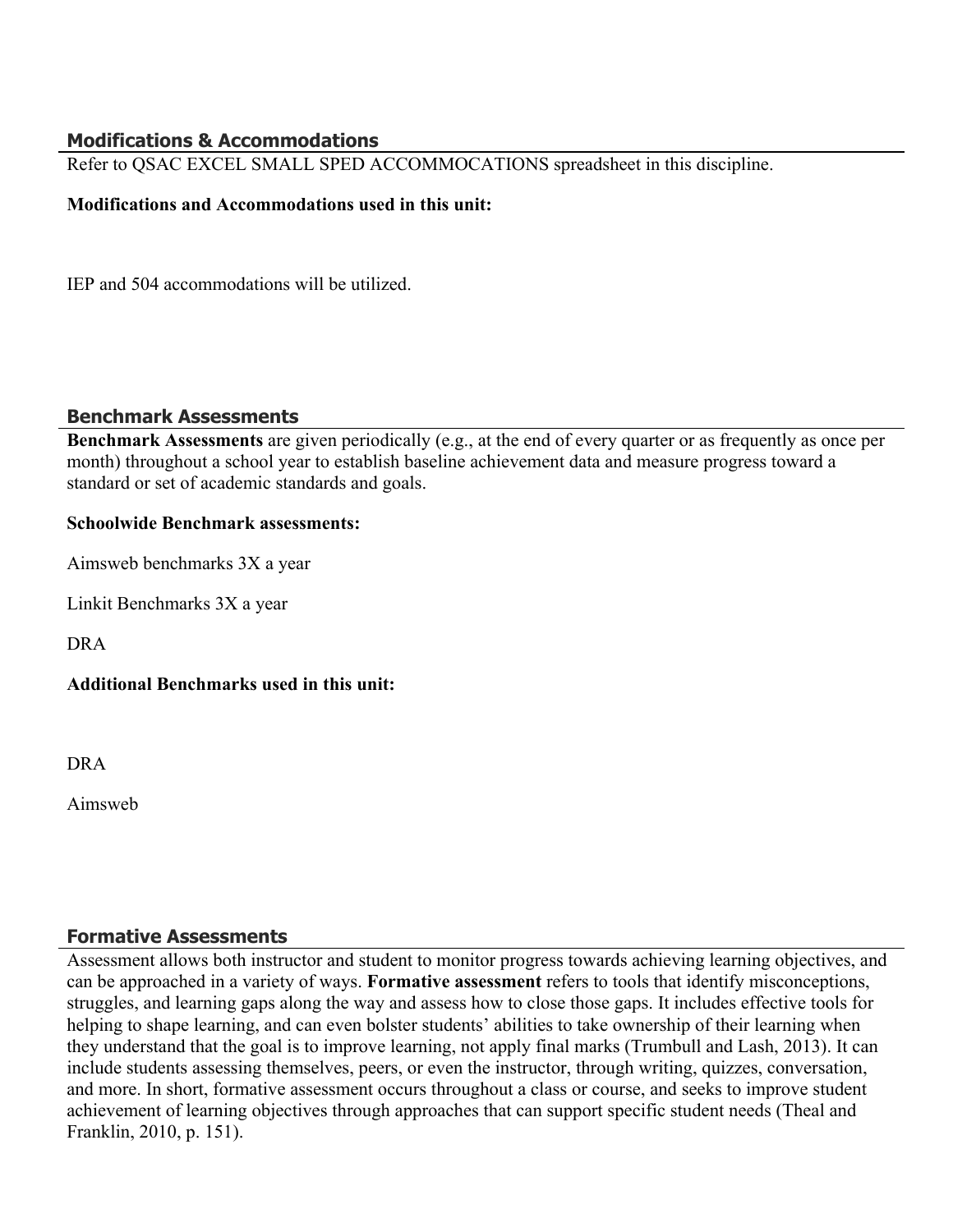## **Formative Assessments used in this unit:**

Discussion

**Worksheets** 

Teacher observation

# **Summative Assessments**

**Summative assessments** evaluate student learning, knowledge, proficiency, or success at the conclusion of an instructional period, like a unit, course, or program. Summative assessments are almost always formally graded and often heavily weighted (though they do not need to be). Summative assessment can be used to great effect in conjunction and alignment with formative assessment, and instructors can consider a variety of ways to combine these approaches.

#### **Summative assessments for this unit:**

Unit assessments

Skill Checklists

# **Instructional Materials**

Schoolwide, Inc. Poetry Unit Instructional materials

Mentor Texts<sup>-</sup>

 Dirt on My Shirt: Selected Poems by Jeff Foxworthy Name That Dog! Puppy Poems From A to Z by Peggy Archer Read-Aloud Rhymes for the Very Young by Jack Prelutsky (Ed.) Shout! Little Poems that Roar by Brod Bagert A Stick Is an Excellent Thing: Poems Celebrating Outdoor Play by Marilyn Singer Switching on the Moon: A Very First Book of Bedtime Poems by Jane Yolen and Andrew Fusek Peters (Eds.) Poetry Shared Texts "Eagle Flight" by Georgia Heard "Lullaby" by Georgia Heard "Song of the Dolphin" by Georgia **Heard** 

Leveled classroom Library for differentiated reading choices.